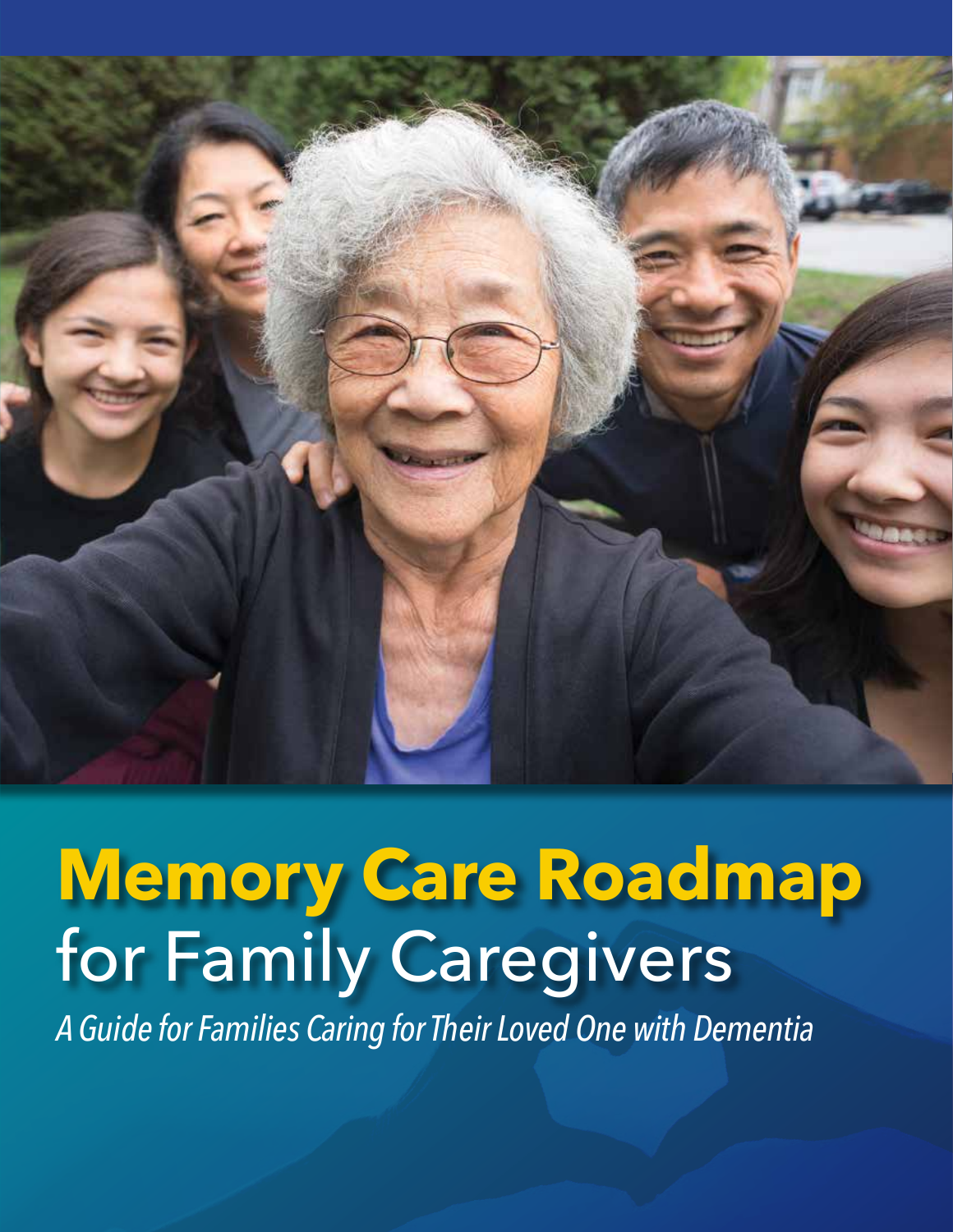## **Roadmap for Family Caregivers**

## COGNITIVE SCREENING FLOW CHART

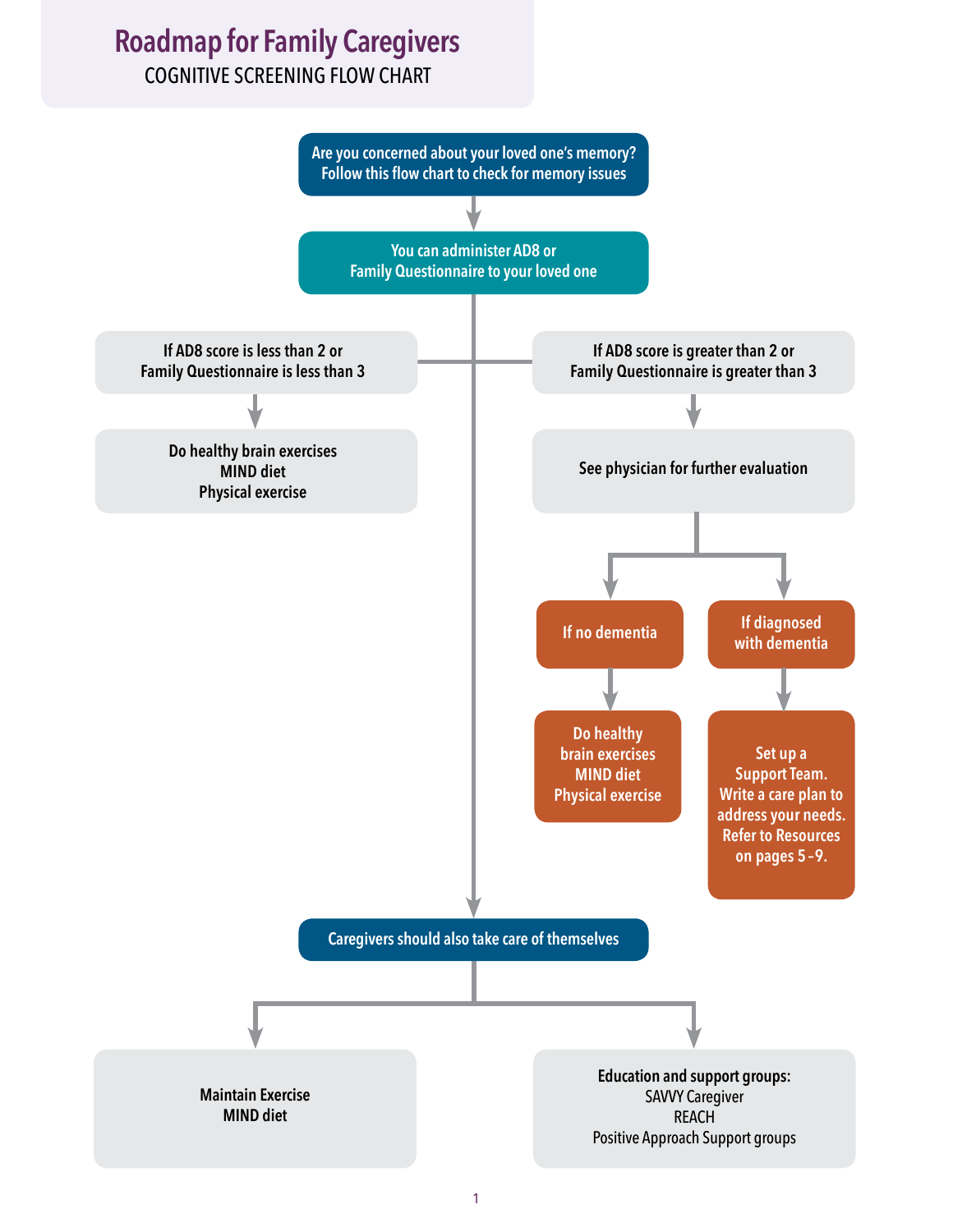## **Roadmap for Family Caregivers** DEMENTIA SCREENING TOOLS

#### **AD8 Dementia Screening Interview**

| Remember, "Yes, a change" indicates that there has been a change in the last several years<br>caused by cognitive (thinking and memory) problems. | YES,<br>A change | NO,<br>No change | N/A<br>Don't know |
|---------------------------------------------------------------------------------------------------------------------------------------------------|------------------|------------------|-------------------|
| 1. Problems with judgment (e.g., problems making decisions, bad financial decisions,<br>problems with thinking)                                   |                  |                  |                   |
| 2. Less interest in hobbies/activities                                                                                                            |                  |                  |                   |
| 3. Repeats the same things over and over (questions, stories, or statements)                                                                      |                  |                  |                   |
| 4. Trouble learning how to use a tool, appliance, or gadget (e.g., VCR, computer, microwave, remote control)                                      |                  |                  |                   |
| 5. Forgets correct month or year                                                                                                                  |                  |                  |                   |
| 6. Trouble handling complicated financial affairs (e.g., balancing checkbook, income taxes, paying bills)                                         |                  |                  |                   |
| 7. Trouble remembering appointments                                                                                                               |                  |                  |                   |
| 8. Daily problems with thinking and/or memory                                                                                                     |                  |                  |                   |
| <b>TOTAL AD8 SCORE</b>                                                                                                                            |                  |                  |                   |

Adapted from Galvin JE et al, The AD8, a brief informant interview to detect dementia, Neurology 2005:65:559-564.

Copyright 2005. The AD8 is a copyrighted instrument of the Alzheimer's Disease Research Center, Washington University, St. Louis, Missouri. All Rights Reserved.

#### **The AD8 Administration and Scoring Guidelines**

- *A spontaneous self-correction is allowed for all responses without counting as an error.*
- The questions are given to the respondent on a clipboard for self–administration or can be read aloud to the respondent either in person or over the phone. It is preferable to administer the AD8 to an informant, if available. If an informant is not available, the AD8 may be administered to the patient.
- When administered to an informant, specifically ask the respondent to rate change in the patient.
- When administered to the patient, specifically ask the patient to rate changes in his/her ability for each of the items, **without** attributing causality.
- If read aloud to the respondent, it is important for the clinician to carefully read the phrase as worded and give emphasis to note changes due to cognitive problems (not physical problems).
- There should be a one second delay between individual items.
- No timeframe for change is required.
- The final score is a sum of the number items marked "Yes, A change".

Scoring criteria = Scores in the impaired range (see below) indicate a need for further assessment. Scores in the "normal" range suggest that a dementing disorder is unlikely, but a very early disease process cannot be ruled out. More advanced assessment may be warranted in cases where other objective evidence of impairment exists.

- 0 1: Normal cognition
- 2 or greater: Cognitive impairment is likely to be present

#### **Family Questionnaire**

| In your opinion does                                      |            |                  | have problems with any of the following? |                |  |
|-----------------------------------------------------------|------------|------------------|------------------------------------------|----------------|--|
| Please circle the answer.                                 |            |                  |                                          |                |  |
| 1. Repeating or asking the same thing over and over?      | Not at all | <b>Sometimes</b> | Frequently                               | Does not apply |  |
| 2. Remembering appointments, family occasions, holidays?  | Not at all | Sometimes        | Frequently                               | Does not apply |  |
| 3. Writing checks, paying bills, balancing the checkbook? | Not at all | Sometimes        | Frequently                               | Does not apply |  |
| 4. Deciding what groceries or clothes to buy?             | Not at all | Sometimes        | Frequently                               | Does not apply |  |
| 5. Taking medications according to instructions?          | Not at all | <b>Sometimes</b> | Frequently                               | Does not apply |  |
| .                                                         |            |                  | $11111$ $111$                            |                |  |

Relationship to patient \_\_\_\_\_\_\_\_\_\_\_\_\_\_\_\_\_\_\_\_\_\_\_\_\_\_\_\_\_\_\_\_\_\_\_\_ (spouse, son, daughter, sister, grandchild, friend, etc.)

*Scoring:* Not at all=0, Sometimes=1, Frequently=2. Sum to get total score. A score of 3 or more should prompt the consideration of a more detailed evaluation \*Adapted from the Care Management Advisory Group of the Chronic Care Networks For Alzheimer's Disease Initiative. Full version from: (https://www.alz.org/documents/national/CCN-AD03.pdf)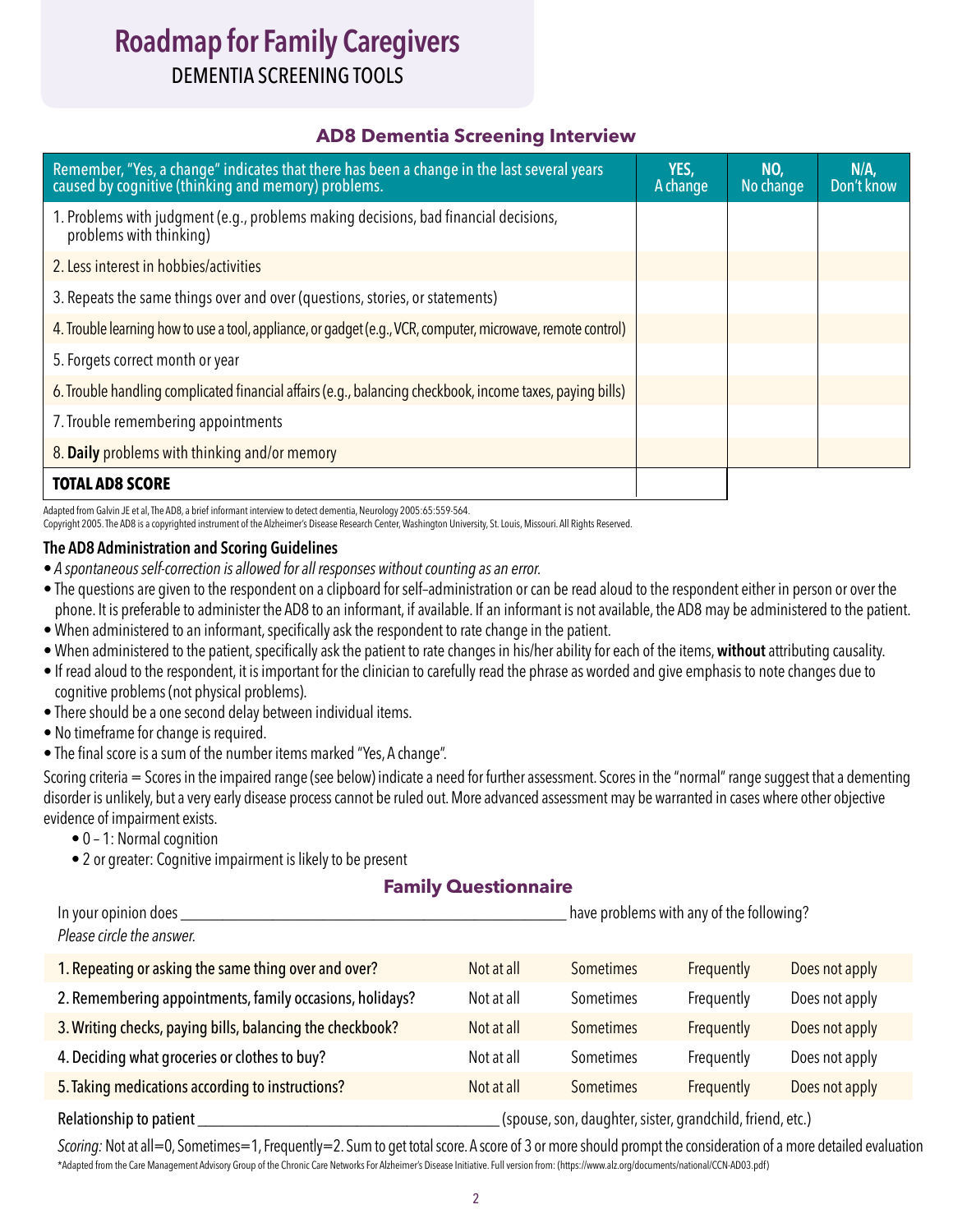## **Roadmap for Family Caregivers**

## HOSPITAL DISCHARGE FLOW CHART

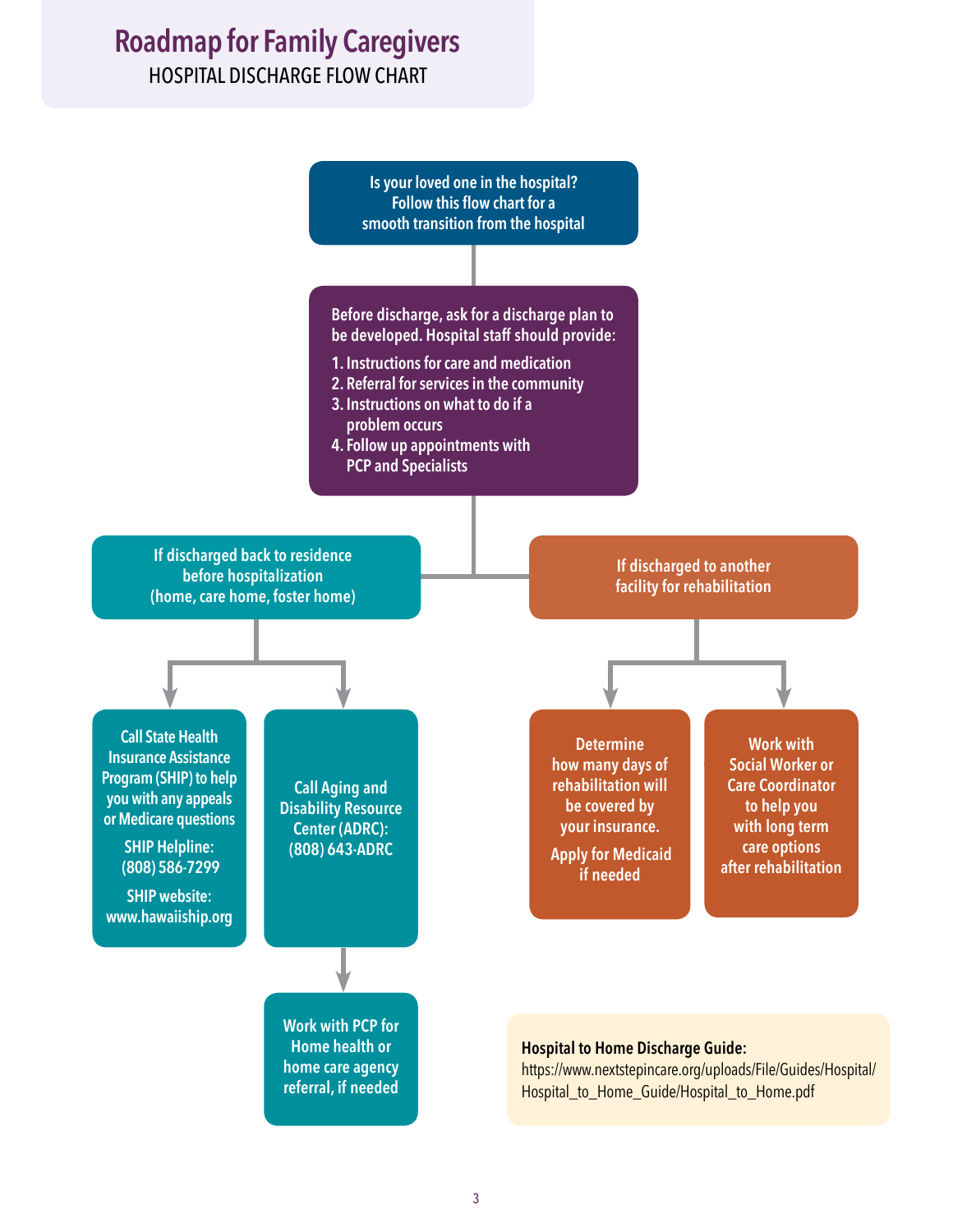## **Roadmap for Family Caregivers** GUIDE TO CHOOSING CARE OPTION

#### **A Caregiver's Guide in Choosing a Care Option**

#### **Introduction**

**No** for information and resources for seniors, people with disabilities and family caregivers. The public may call the statewide number 643-ADRC Caregiving can be stressful and overwhelming for many families. Sometimes seeking outside help can be lifesaver for a caregiver. The extra assistance can help prevent caregiver's burnout while providing the kind of care that may be beneficial to the person with dementia. When searching for the appropriate service, caregivers may want help from a professional advocate to navigate our long-term care system which can be complex and confusing for many. Caregivers can contact the local county Area Agency on Aging (AAA) that is available in each county. They provide free information and referrals to the public. It is also the designated Aging and Disability Resource Center (ADRC), the one stop shop (2372) or visit their website – www.HawaiiADRC.org to be connected to their local AAA/ADRC. The AAA/ADRC staff will assess the caller's needs and help identify the different options available in the community.

#### **Options for In-home care**

In-home care can help people continue to live independently or with family. Services range from weekly household chores to extensive overnight care. There are two types of in-home care:

- 1. **Home health care** Home health care is required if your loved one has extensive medical needs (tube-feeding, medication administration, wound dressing change). A licensed staff (registered nurse or licensed practical nurse) is required to perform skilled nursing care. The fees for Licensed nurses range from \$30-50/hour.
- 2. **Home care** Home care helps with personal care (bathing, grooming), meal preparation, light housekeeping, companionship, etc. Most individuals can be assisted by a home care aide or certified nurse aide whose rates range from \$20-25/hour. Many home care agencies have a minimum requirement of 2-4 hour of services and charges a one-time assessment fee. The agency will develop a plan of care based on the client and family's needs.

Home Care guide: https://www.nextstepincare.org/uploads/File/Guides/Home\_Care/Guide/Home\_Care.pdf

#### **Options for Out-of-home Care**

There is a wide range of home and community-based programs for individuals with dementia. Some services offer care during the day, while others can provide 24-hour coverage in the person's home, and/or full-time residence. Some families use a combination of in-home care and out-of-home care such as adult day care to provide the extra assistance needed especially if they are working caregivers with jobs. These are some out-of-home care options:

- Adult Day Care Center Foster Family Care Homes
- Adult Day Health Center Assisted Living facilities with memory support units (for those who need more assistance during the day) • Nursing Homes
	-
	-
- 

• Adult Residential Care Homes

These facilities are designed to help individuals who are in varying stages of dementia. People can participate in a day care program for many years before gradually requiring more medical attention that can be provided by an adult day health center which has licensed nurses. Residential facilities assist individuals who can no longer reside safely in their own homes. Some assisted living and nursing homes offer temporary respite beds for caregivers who need a short break or a vacation. Nursing homes provide extensive medical supervision and extra help for individuals who need more care. Nursing homes are the most expensive long-term care service.

#### **Tips for Selecting a Long-Term Care Provider or Facility trained to provide care for persons with Dementia**

 $\measuredangle$  Ask if the agency/organization provides services or supports to persons with memory loss or dementia

- If yes, find out if they have any restrictions or limitations in serving those in advanced or late state dementia or with individuals with challenging behaviors related to dementia such as wandering or aggressive behaviors.
- Ask if the staff has received dementia-specific training
- $\checkmark$  Ask about security measures to prevent wandering offsite, and search protocol for elopement
- $\checkmark$  Families have the option to ask for another caregiver if not compatible with the dementia client. Sometimes, people interact better with different types of personalities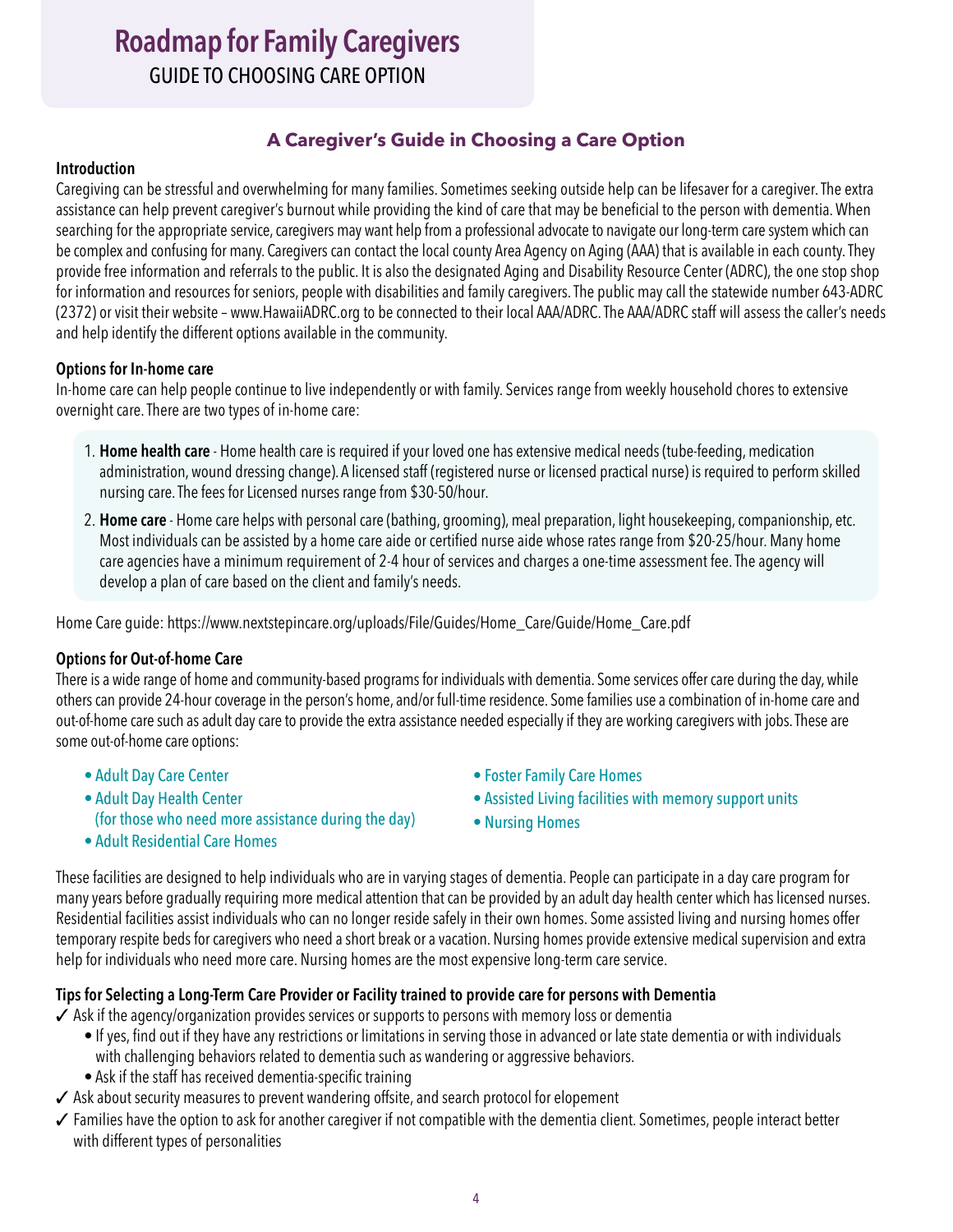## **Roadmap for Family Caregivers** DEMENTIA RESOURCES

Visit the Aging and Disability Resource Center (https://www.hawaiiadrc.org) for additional resources and information. *Note:* Inclusion of an agency/organization in this Roadmap does not imply endorsement by HADSSP

|                                | <b>Refer to Specialist as Needed</b>                                                                                                    |
|--------------------------------|-----------------------------------------------------------------------------------------------------------------------------------------|
|                                | • Neurologist (dementia focus, if possible) https://www.hawaiiadrc.org/site/459/hadssp.aspx                                             |
| <b>Help with Diagnosis and</b> | • Geriatric Psychiatrist, https://www.hawaiiadrc.org/site/459/hadssp.aspx                                                               |
| <b>Behavior Management</b>     | • Geriatrician (A doctor who specializes in treating conditions that affect older adults),                                              |
|                                | https://www.hawaiiadrc.org/site/459/hadssp.aspx                                                                                         |
|                                | • Information on stages & behaviors, https://www.alz.org/care/alzheimers-dementia-stages-behaviors.asp                                  |
|                                |                                                                                                                                         |
|                                | <b>Link to Caregivers Support Groups</b><br>Hawaii (Big Island)                                                                         |
|                                | • Alzheimer's Association Support Group, (800) 272-3900, www.alz.org/crf                                                                |
|                                | . Big Island Stroke Club, 1190 Waianuenue Avenue, Hilo Medical Center (The Learning Center),<br>Hilo 96720, (808) 932-3045              |
|                                | Kauai                                                                                                                                   |
|                                | • Alzheimer's Association Support Group, (800) 272-3900, www.alz.org/crf                                                                |
|                                | Maui                                                                                                                                    |
|                                | • Alzheimer's Association Support Group, (800) 272-3900, www.alz.org/crf                                                                |
|                                | · Powerful Tools for Caregivers (UH Manoa Extension), 310 Ka'ahumanu Ave., Bldg. 214, Kahului 96732,<br>(808) 244-3242 x226             |
|                                | Oahu                                                                                                                                    |
|                                | • Alzheimer's Association Support Group, (800) 272-3900, www.alz.org/crf                                                                |
|                                | • Castle Caregiver Support Group, (808) 263-5400                                                                                        |
| <b>Counseling, Education,</b>  | · Hale Hauoli Hawaii-Caregiver Support Group, 98-1247 Kaahumanu St., Suite 207, Aiea 96701,<br>(808) 292-4665, www.halehauolihawaii.org |
| <b>Support &amp; Planning</b>  | • Kokua Kalihi Valley Caregiver Support, 1846 Gulick Ave., Honolulu 96819, (808) 791-4900, www.kkv.net                                  |
|                                | • Caregivers Foundation Support Group, Various Locations, (808) 625-3782, www.thecaregiverfoundation.org                                |
|                                | • Project Dana, Caring for the Caregiver Support Group, 902 University Ave., Honolulu 96826,<br>(808) 945-3736, www.projectdana.org     |
|                                | · VA Caregivers Support Group, 459 Patterson Rd., Honolulu 96819, (808) 433-7646                                                        |
|                                | · Windward Seniors Day Care-CG Support Group, 77 N. Kainalu Dr., Kailua 96734,                                                          |
|                                | (808) 261-4947, www.windwardseniordaycarecenter.org/resources.html                                                                      |
|                                | <b>Link to Community Resources</b>                                                                                                      |
|                                | • Contact the Alzheimer's Association - Aloha Chapter 24/7 Helpline at 1-800-272-3900 or www.alz.org/hawaii                             |
|                                | • Contact Hawaii Aging and Disability Resource Center (ADRC)* statewide at 643-ADRC (2372)                                              |
|                                | TTY line: 643-0889. Or, go to www.HawaiiADRC.org and click on "Professionals & Service Providers"                                       |
|                                | • Alzheimer's and Dementia Caregiver Center, www.alz.org/care/                                                                          |
|                                | • TrialMatch®, www.alz.org/trialmatch                                                                                                   |
|                                |                                                                                                                                         |
|                                | · Life After Diagnosis, www.alz.org/alzheimers_disease_life_after_diagnosis.asp                                                         |

- Taking Action Workbook, www.actonalz.org/pdf/Taking-Action.pdf
- NIH Caring for a Person with Alzheimer's Disease, https://www.nia.nih.gov/alzheimers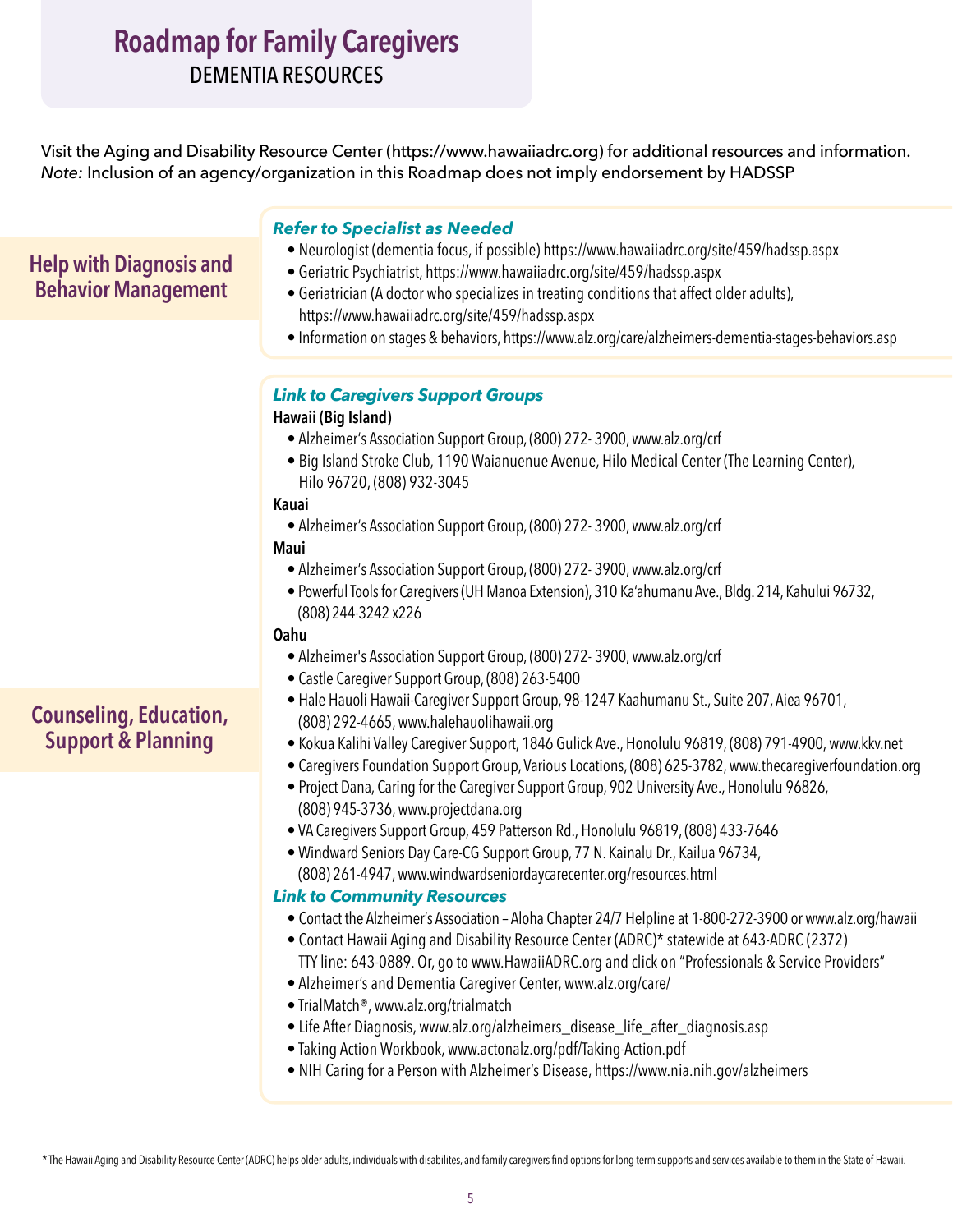|                                                                         | <b>Link to Community Resources (cont'd)</b><br>• Contact Case Management Services, By County/Statewide, 643-ADRC (2372), www.HawaiiADRC.org<br>• Contact Home Care/In Home Assistance, By County/Statewide, 643-ADRC (2372), www.HawaiiADRC.org<br>• Contact Adult Day Services, By County/Statewide, 643-ADRC (2372), www.HawaiiADRC.org                                     |  |  |
|-------------------------------------------------------------------------|-------------------------------------------------------------------------------------------------------------------------------------------------------------------------------------------------------------------------------------------------------------------------------------------------------------------------------------------------------------------------------|--|--|
| <b>Counseling, Education,</b><br><b>Support &amp; Planning (cont'd)</b> | • Contact Respite Services, By County/Statewide, 643-ADRC (2372), www.HawaiiADRC.org<br>• Check if Home Care agency, Adult Day Services or Long Term Care Facility is licensed,<br>https://health.hawaii.gov/ohca/state-licensing-section/<br><b>Link to Education Resources</b>                                                                                              |  |  |
|                                                                         | • Online Education Programs - Presented by the Alzheimer's Association-Hawaii,<br>1-800-272-3900, www.alz.org/hawaii/<br>. Online Program Descriptions - Presented by the Alzheimer's Association-Hawaii,<br>1-800-272-3900, www.alz.org/hawaii/                                                                                                                              |  |  |
|                                                                         | • Living Well Workbook, www.actonalz.org/pdf/Living-Well.pdf<br>• Adult Day Services, By County/Statewide, 643-ADRC (2372), www.HawaiiADRC.org<br>• Sensory aids (hearing aids, pocket talker, glasses, etc.), www.HawaiiADRC.org or 643-ADRC (2372)                                                                                                                          |  |  |
| Stimulation/Activity/<br><b>Maximizing Function</b>                     | • NIH's Caring for a Person with Alzheimer's Disease, https://www.nia.nih.gov/alzheimers<br>• Exercise for Frail and Disabled Elders, By County/Statewide, 643-ADRC (2372), www.HawaiiADRC.org<br>• Audient - Affordable Hearing Aids, 1-866-956-5400, www.audientalliance.net<br>• Hearing Aid Helpline, 1-800-521-5247, www.ihsinfo.org                                     |  |  |
|                                                                         | • Seniors EyeCare Program, www.eyecareamerica.org<br>· Assistive Technology Resource Center Hawaii, 200 N. Vineyard Blvd, Honolulu 96817,<br>(808) 532-7110, https://www.atrc.org                                                                                                                                                                                             |  |  |
|                                                                         | • Family oversight or health care professional monitoring<br>• Identify all medications, including over-the-counter medications, vitamins and herbal remedies<br>• Educate patient and care partner on medication management aids (pill organizers, dispensers, alarms)<br>• Use a tool like "Tracking Your Medication Worksheet" and share the list with the healthcare team |  |  |
| <b>Medication Therapy</b><br>and Management                             | https://www.nia.nih.gov/health/tracking-your-medications-worksheet<br>• Medicine, Age, and Your Brain, https://www.nia.nih.gov/sites/default/files/d7/MedAgeBrain-FactSheet.pdf<br>• Medicare Part D, https://www.medicare.gov/drug-coverage-part-d<br>• Hawaii SHIP-Eligibility and help choosing a health plan, https://hawaiiship.org                                      |  |  |
|                                                                         | (808) 586-7299, 1-888-875-9229<br>• Med-QUEST Division (Medicaid), Eligibility Branch Offices - County,<br>https://medquest.hawaii.gov/en/resources/med-quest-offices.html                                                                                                                                                                                                    |  |  |
|                                                                         | • Screening diverse populations, https://actonalz.org/screening-diverse-populations                                                                                                                                                                                                                                                                                           |  |  |
| <b>Cultural Resources &amp;</b><br><b>Language Services</b>             | • HADI culturally competent resources, www.hawaii.edu/aging/coa-projects-all/hadi-project/hadi-resources/<br>• For materials in different languages, go to Alzheimer's Association (www.alz.org), scroll down<br>to the bottom of the page and click on "Select Language".<br>· Bilingual Access Line (24-Hours) - Helping Hands Hawaii, 2100 N. Nimitz Hwy, Honolulu 96819,  |  |  |
|                                                                         | (808) 526-9724, www.helpinghandshawaii.org                                                                                                                                                                                                                                                                                                                                    |  |  |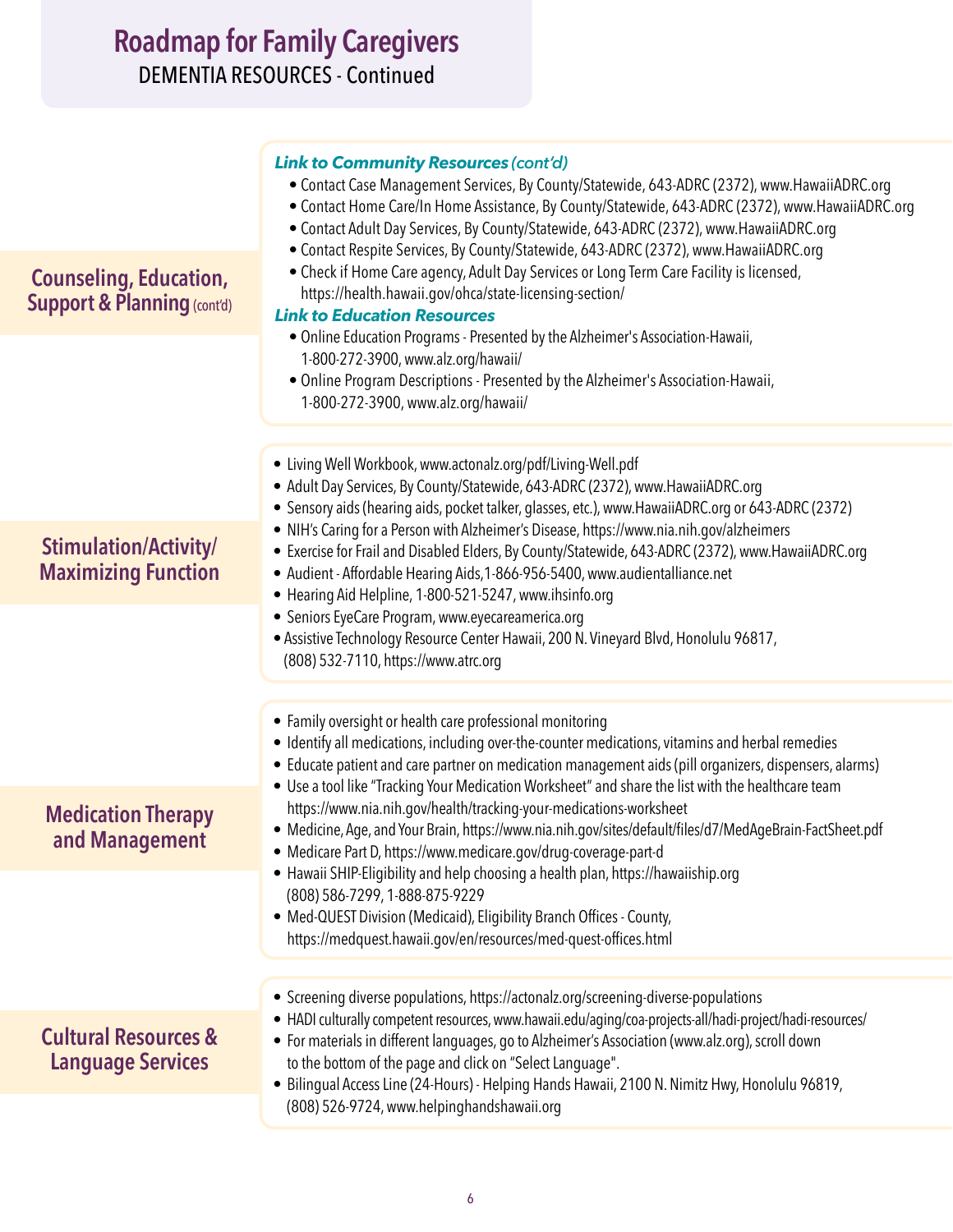#### *Driving*

- Refer to driving rehab specialist/occupational therapist for clinical and/or in-vehicle evaluation
- Understanding Dementia and Driving, https://www.thehartford.com/resources/mature-market-excellence/dementia-driving
- At the Crossroads Guidebook, https://s0.hfdstatic.com/sites/the\_hartford/files/cmme-crossroads.pdf
- Dementia and Driving Resource Center, www.alz.org/care/alzheimers-dementia-and-driving.asp
- Fitness to Drive Screening Tool, https://www.aarp.org/auto/driver-safety/info-2013/fitness-to-drive-screening-tool.html?migration=rdrct
- Rehab Hospital Driving Evaluation and Training Program, 226 N. Kuakini St., Honolulu 96817 (808) 566-3762, www.rehabhospital.org

#### *Fall Prevention*

- Preventing Falls Among Older Adults, https://health.hawaii.gov/injuryprevention/home/preventing-falls/information/
- Refer to an occupational therapist and/or physical therapist to address fall risk, sensory/mobility aids and home modifications
- Project Dana Fall Prevention Program, 902 University Ave., Honolulu 96826, (808) 945-3736, www.projectdana.org
- Connect America (Medical Alert System), 98-030-Hekaha St. #4 Aiea 96701, (808) 721-1201, www.connectamerica.com

#### *Wandering*

- Medic Alert® and Alzheimer's Association 24/7 Wandering Support, https://www.alz.org/help-support/caregiving/safety/medicalert-with-24-7-wandering-support
- Six out of 10 People With Alzheimer's Will Wander,
- https://www.alz.org/help-support/caregiving/stages-behaviors/wandering
- Wandering and Getting Lost, www.alz.org/care/alzheimers-dementia-wandering.asp

#### *Legal/Financial*

- Encourage patient, as appropriate, to include designating an agent and an alternate agent in a durable power of attorney for health care decisions and to designate an agent or alternative agent in a durable power of attorney for legal and financial matters.
	- UH Elder Law Program Health Care Decision Making, www.hawaii.edu/uhelp/elderlaw.htm
	- "Deciding What Matters and What to Do", www.hawaii.edu/uhelp/handbook.htm
- Refer to elder law attorney as needed
	- Hawaii State Bar Association Lawyer Referral & Information Service, www.hawaiilawyerreferral.com
- University of Hawaii Elder Law Program, www.hawaii.edu/uhelp/
- Legal Aid Society of Hawaii, www.legalaidhawaii.org
- Consumer Credit Counseling Services of Hawaii, www.cccsofhawaii.org/
- Guardianship Pro-se Packet, Steps to establish guardianship of an incapacitated person, https://www.courts.state.hi.us/docs/1FP/ProSeIncap.pdf
- Mediation Services Mediation Center of the Pacific, 245 N. Kukui St. Ste 206, Honolulu 96817, (808) 521-6767, www.mediatehawaii.org
- Affordable Lawyers Project, (808) 527-8027

#### *Preventing Elder Abuse, Neglect and Fraud*

- Monitor for Elder Abuse, Neglect and Fraud. If suspected, contact Adult Protective Services, www.humanservices.hawaii.gov/ssd/home/adult-services/
- Elder Abuse Justice Unit, Office of the Prosecuting Attorney, Honolulu, (808) 768-6452, https://honoluluprosecutor.org/elder-abuse-justice-unit/; Hawaii County, (808) 934-3461; Maui County, (808) 270-7777; Kauai County, (808) 241-1888

**Safety**

*Note: Individuals with dementia are vulnerable adults and may be at a higher risk for elder abuse and exploitation.*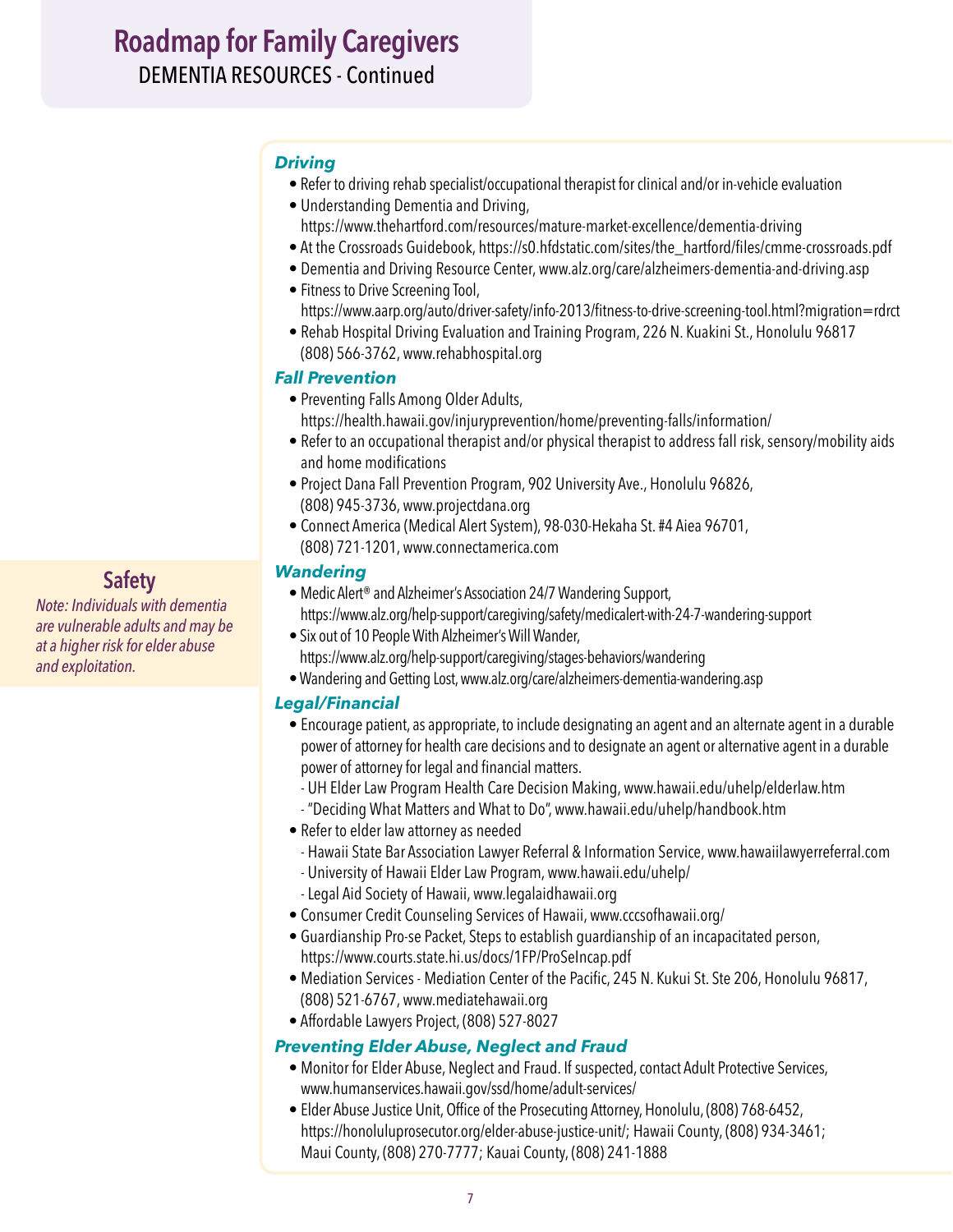|                           | <b>Preventing Elder Abuse, Neglect and Fraud (cont'd)</b><br>• Hawaii's Fraud Prevention & Resource Guide, www.cca.hawaii.gov/blog/news-release-hawaiis-fraud-<br>prevention-resource-guide-gets-an-update/<br>• Information about Medicare/Medicaid Fraud, Contact Senior Medicare patrol (SMP),<br>1-800-296-9422, www.smphawaii.org                                                                                                                                                                                                                                                                                                                                          |
|---------------------------|---------------------------------------------------------------------------------------------------------------------------------------------------------------------------------------------------------------------------------------------------------------------------------------------------------------------------------------------------------------------------------------------------------------------------------------------------------------------------------------------------------------------------------------------------------------------------------------------------------------------------------------------------------------------------------|
| <b>Safety</b><br>(cont'd) | • Federal Hotline on Medicare, Medicaid or health care fraud-Inspector General's Office, 1-800-447-8477<br>• Office of Health Care Assurance, Hawaii Department of Health,<br>https://health.hawaii.gov/ohca/state-licensing-section/<br>• Care Home Complaints, 601 Kamokila Blvd. #361, Kapolei, 96707,<br>(808) 692-7400, https://health.hawaii.gov/ohca/state-licensing-section/<br>. Hospital and Nursing Home Complaints, 601 Kamokila Blvd. #395, Kapolei, 96707,<br>(808) 692-7420, https://health.hawaii.gov/ohca/state-licensing-section/<br>• Long-Term Care Ombudsman, (808) 586-7268, for complaints by or on behalf of residents in long-<br>term care facilities |
|                           | <b>Hawaii Advance Care Planning and POLST Forms:</b><br>• Refer to advance care planning facilitator within system, if available<br>• Encourage, as appropriate, execution of advance health care directive and POLST forms                                                                                                                                                                                                                                                                                                                                                                                                                                                     |

- Refer to Your Conversation Starter Kit for Families and Loved Ones of People with Alzheimer's Disease or Other Forms of Dementia, https://theconversationproject.org/wp-content/uploads/2017/02/ ConversationProject-StarterKit-Alzheimers-English.pdf
- University of Hawaii Elder Law Program, 2515 Dole St. #201 Honolulu 96822, (808) 956-6544, www.hawaii.edu/uhelp
- Kokua Mau Hawaii Hospice & Palliative Care Organization, (808) 585-9977, www.kokuamau.org



#### **Advance Care Planning**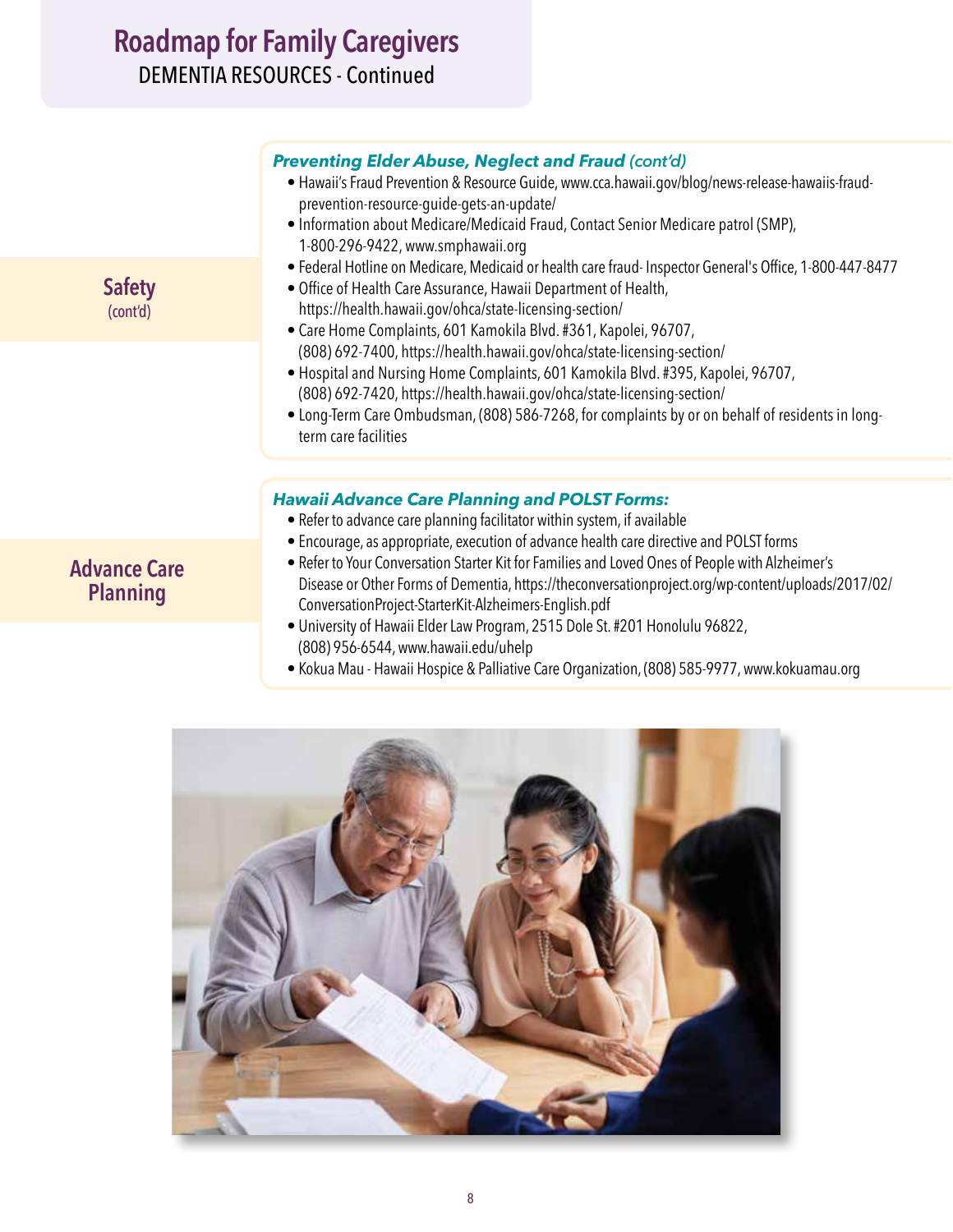## **Roadmap for Family Caregivers** DEMENTIA RESOURCES - Continued

| <b>Other</b><br><b>Dementia Resources</b>        | • Hawaii Alzheimer's Disease Initiative (HADI), www.hawaii.edu/aging/hadi<br>· Dementia Friends Hawaii, www.agefriendlyhonolulu.com/dementia-friends/<br>· Dementia Friends USA, https://dementiafriendsusa.org<br>• Dementia Friends Japan, https://www.alz.co.uk/dementia-friendly-communities/japan                                                                                                                                                                                                                                                                                                                                                                                                                                                                                                                                                            |
|--------------------------------------------------|-------------------------------------------------------------------------------------------------------------------------------------------------------------------------------------------------------------------------------------------------------------------------------------------------------------------------------------------------------------------------------------------------------------------------------------------------------------------------------------------------------------------------------------------------------------------------------------------------------------------------------------------------------------------------------------------------------------------------------------------------------------------------------------------------------------------------------------------------------------------|
|                                                  |                                                                                                                                                                                                                                                                                                                                                                                                                                                                                                                                                                                                                                                                                                                                                                                                                                                                   |
|                                                  | <b>Hawaii COVID-19 Resources</b><br>• Covid-19 Tips for Caregivers, 1-800-272-3900, www.alz.org/hawaii/<br>• Hawaii Aging and Disability Resource Center COVID-19643-ADRC (2372), www.Hawaiiadrc.org<br>• Kokua Mau: A Movement to Improve Care, https://kokuamau.org/covid-19-resources/<br>• Healthcare Association of Hawaii Covid-19 Resource Page, 707 Richards St #PH2, Honolulu 96813<br>(808) 521-8961, www.hah.org<br>· Hawaii Public Health Institute, 850 Richards St #210, Honolulu 96813,<br>(808) 591-6508, www.hiphi.org/covid19/<br><b>National COVID-19 Resources and Links</b><br>• National Alzheimer's and Dementia Resource Center (NADRC), http://nadrc.acl.gov                                                                                                                                                                             |
| <b>COVID-19 and</b><br><b>Dementia Resources</b> | • The National Alzheimer's Project Act Home Page, https://aspe.hhs.gov/national-alzheimers-project-act<br>• University of California San Francisco COVID-19 Memory and Aging Center, https://memory.ucsf.edu/covid<br>• Administration for Community Living (ACL), https://acl.gov/COVID-19<br>• Centers for Disease Control and Prevention (CDC) Covid-19 page, https://www.cdc.gov                                                                                                                                                                                                                                                                                                                                                                                                                                                                              |
|                                                  | . National Alliance for Caregiving Covid-19 Resources For Families,<br>https://www.caregiving.org/resources/covid-19-resources-for-families/<br>• Caregiving In The U.S. 2020 Report, https://www.caregiving.org/caregiving-in-the-us-2020/<br>• Mindset Centre For Living With Dementia, www.mindsetmemory.com<br>• Reducing the Stigma of Dementia: The Conversation on How to Talk About Dementia Appropriately,<br>https://www.dementia.org.au/sites/default/files/resources/dementia-language-guidelines.pdf<br><b>International COVID-19 Resources and Links</b><br>• Alzheimer's Disease International, The Global Voice on Dementia,<br>https://www.alz.co.uk/news/adi-releases-position-paper-on-covid-19-and-dementia<br>· Dementia Alliance International COVID-19 Resource Page,<br>https://www.dementiaallianceinternational.org/covid-19-resources/ |

\*\* If the business is not listed in the Department of Health, check for their business registration in the Hawaii Department of Commerce and Consumer Affairs (DCCA). You can also see if any complaints were filed against the company or individual: https://cca.hawaii.gov/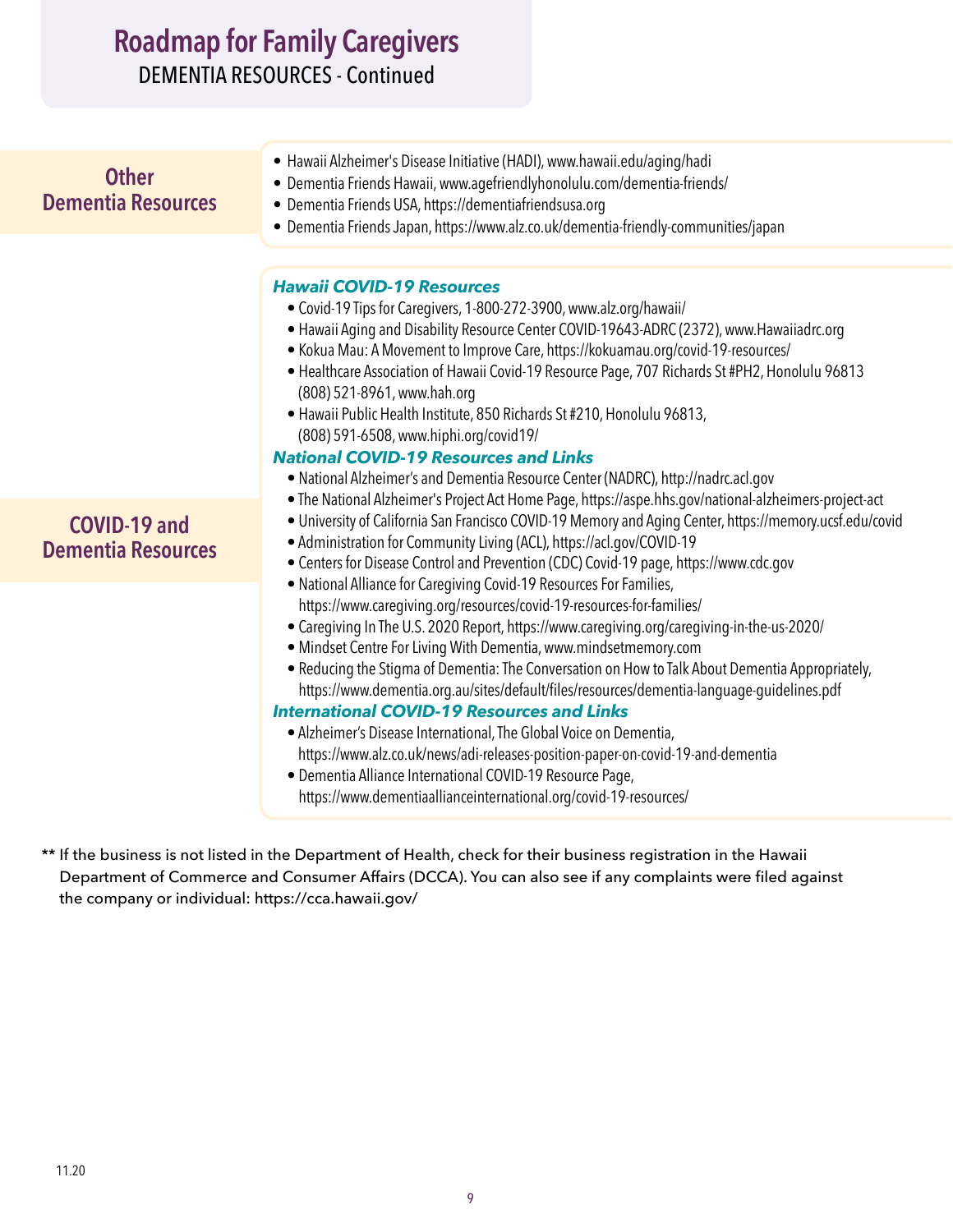## **Roadmap for Family Caregivers** HELPFUL TIPS

**SERIOUS MEMORY PROBLEM (like Alzheimer's)** Making poor judgments and decisions a lot of the time Problems taking care of monthly bills Losing track of the date or time of the year Trouble having a conversation Misplacing things and losing the ability to retrace steps **NORMAL AGING** Making a bad decision once in a while Missing a monthly payment Forgetting which day it is but remembering it later Sometimes forgetting which word to use Misplacing things from time to time and retracing steps to find them

NIH National Institute on Aging (https://www.nia.nih.gov/health/do-memory-problems-always-mean-alzheimers-disease)

#### **Some do's and don'ts for effective communication with persons with dementia**

| <b>DO</b>                                                             | <b>DON'T</b>                    |
|-----------------------------------------------------------------------|---------------------------------|
| • Do use their first name to get their attention                      | • Don't interrupt               |
| • Do speak in a normal tone of voice at a normal volume               | • Don't reason                  |
| • Do your best to eliminate any distractions such a TV or radio       | • Don't arque                   |
| • Do give short, one sentence explanations                            | • Don't confront                |
| • Speak slowly and clearly                                            | • Don't question recent memory  |
| • Allow plenty of time for comprehension                              | • Don't insist, try again later |
| • Agree with them or distract them to a different subject or activity | • Don't criticize or correct    |
| • Accept the blame when something's wrong (even if it's a fantasy)    | • Don't take it personally      |
| • Do encourage reminiscing if it is enjoyable to the person           |                                 |
| • Respond to the feelings rather than the words                       |                                 |
| • Be patient, cheerful, and reassuring                                |                                 |
| • Go with the flow                                                    |                                 |
|                                                                       |                                 |
|                                                                       |                                 |
|                                                                       |                                 |

10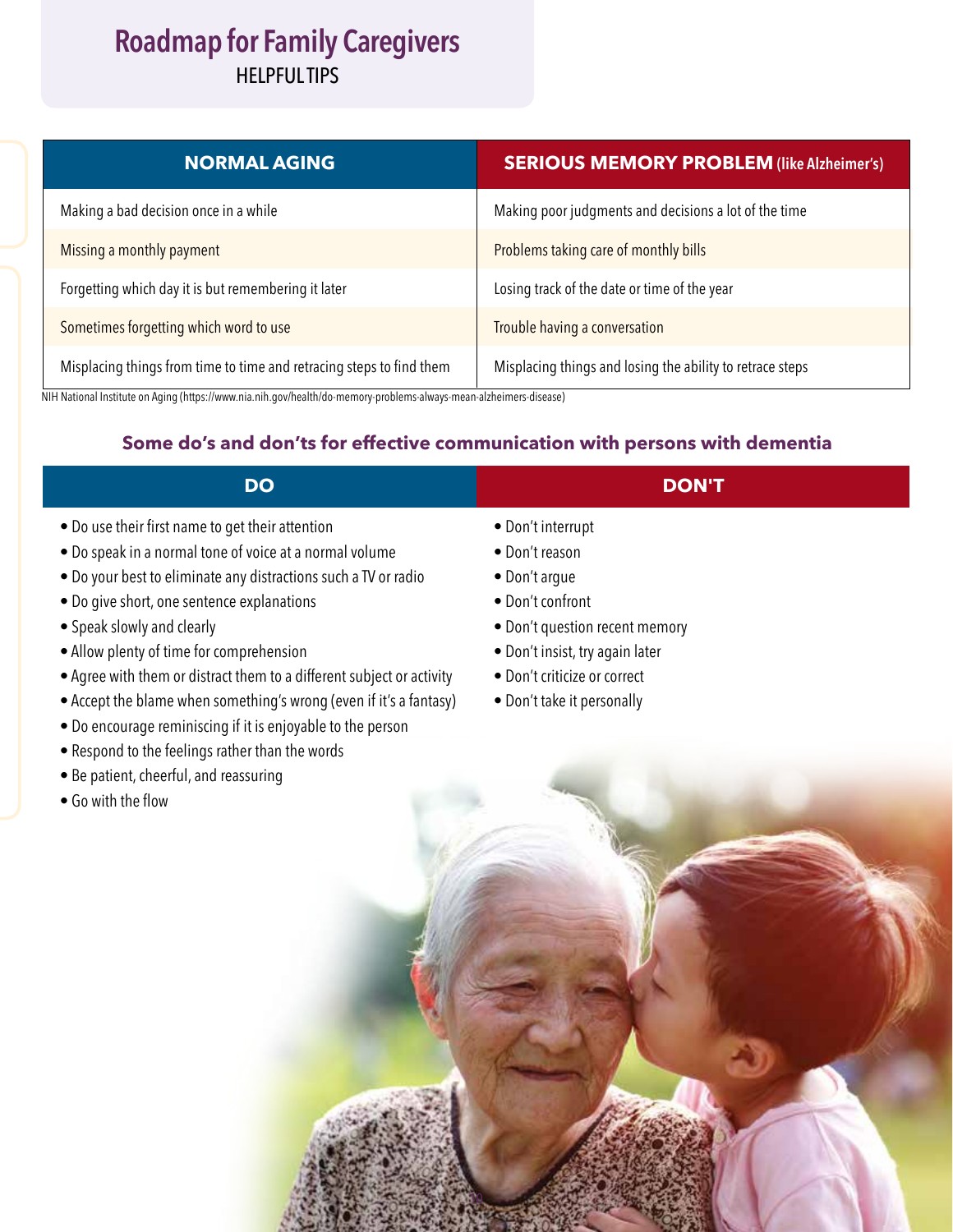## **Roadmap for Family Caregivers** MCI & STAGES OF ALZHEIMER'S DISEASE

**Symptoms and Duration:** Alzheimer's symptoms vary. The information below provides a general idea of how abilities change during the course of the disease. Not everyone will experience the same symptoms nor progress at the same rate. Find additional information on the stages of Alzheimer's at: https://www.alz.org/alzheimers-dementia/stages

| <b>Mild Cognitive</b><br><b>Impairment (MCI)</b><br>https://www.mayoclinic.org/diseas-<br>es-conditions/mild-cognitive-impair-<br>ment/symptoms-causes/syc-20354578 | • Mild forgetfulness<br>• Increasingly overwhelmed by making decisions, planning steps to accomplish a task or interpreting instructions<br>• Mild difficulty finding way in unfamiliar environments<br>• Mild impulsivity and/or difficulty with judgment<br>• Family and friends notice some or all of these symptoms<br>· IADLs* only mildly compromised; ADLs* are intact                                                                                      |
|---------------------------------------------------------------------------------------------------------------------------------------------------------------------|--------------------------------------------------------------------------------------------------------------------------------------------------------------------------------------------------------------------------------------------------------------------------------------------------------------------------------------------------------------------------------------------------------------------------------------------------------------------|
| <b>Alzheimer's Disease</b><br><b>Early Stage</b><br>2-4 years in duration                                                                                           | • Increased short-term memory loss<br>• Difficulty keeping track of appointments<br>• Trouble with time/sequence relationships<br>• More mental energy needed to process information<br>• Trouble multi-tasking<br>• May write reminders, but lose them<br>• Mild mood and/or personality changes<br>• Increased preference for familiar things<br>• IADLs more clearly impaired; ADLs slightly impaired                                                           |
| <b>Alzheimer's Disease</b><br><b>Middle Stage</b><br>2-10 years in duration                                                                                         | • Significant short-term memory loss; long-term memory begins to decline<br>• Fluctuating disorientation<br>· Diminished insight<br>• Changes in appearance<br>• Learning new things becomes very difficult<br>• Restricted interest in activities<br>• Declining recognition of acquaintances, relatives<br>• Mood and behavioral changes<br>• Alterations in sleep and appetite<br>• Wandering<br>• Loss of bladder control<br>• IADLs and ADLs broadly impaired |
| <b>Alzheimer's Disease</b><br>Late Stage<br>1-3 years in duration                                                                                                   | • Severe disorientation to time and place<br>• No short-term memory<br>• Long-term memory fragments<br>• Loss of speech<br>• Difficulty walking<br>· Loss of bladder/bowel control<br>• No longer recognizes family members<br>. Inability to survive without total care                                                                                                                                                                                           |

\*IADLs (Instrumental Activities of Daily Living) are activities that allow people to live independently such as shopping, preparing food, housekeeping, managing finances \*ADLs (Activities of Daily Living) are activities for self-care such as feeding, toileting, dressing, bathing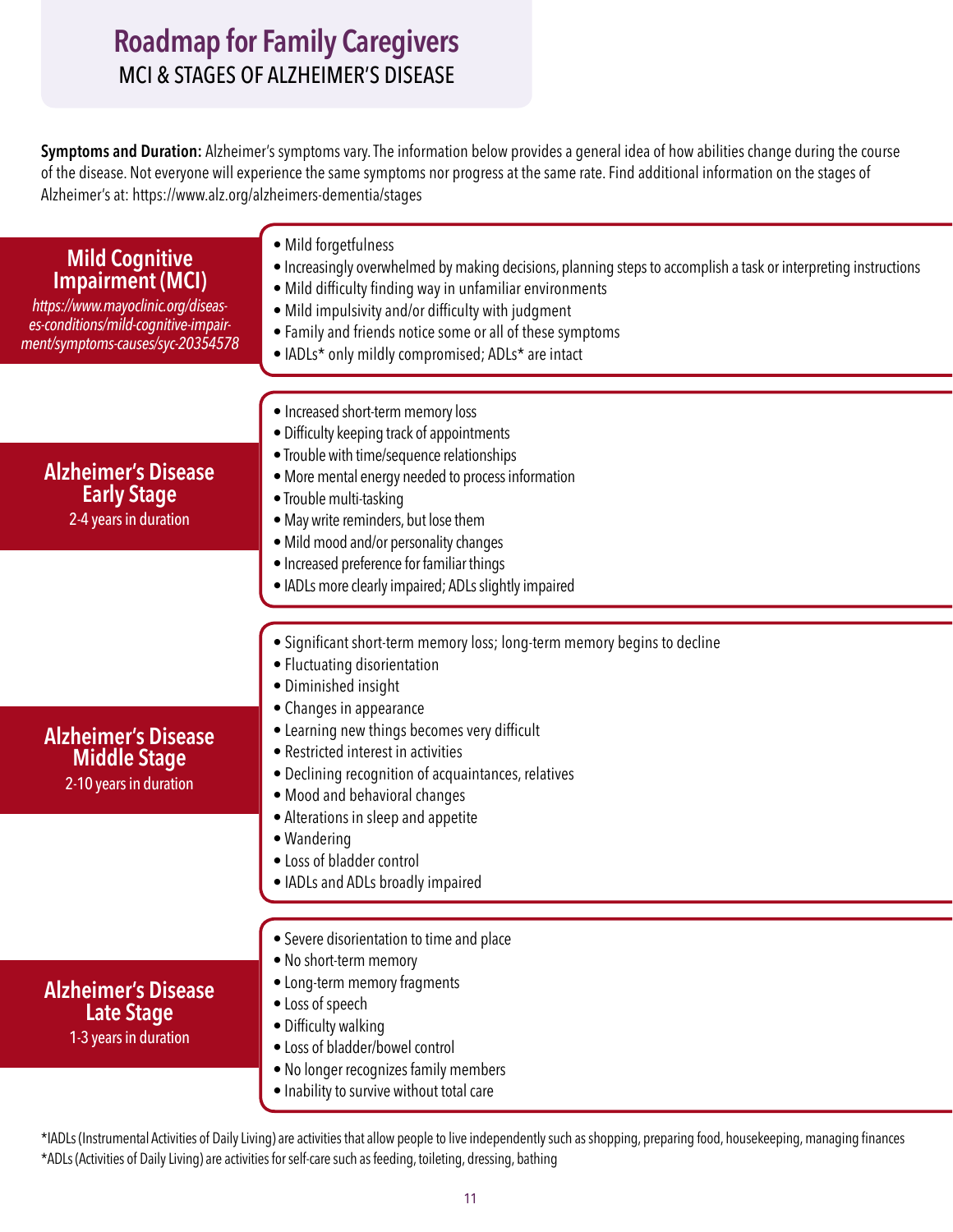#### **Mediterranean-DASH Intervention for Neurodegenerative Delay (MIND) diet**

The MIND diet is a combination of the Mediterranean and Dietary Approaches to Stop Hypertension (DASH) diets. It aims to reduce the risk of developing dementia and improve brain health. Please consult with your physician first.

### The MIND Diet – 9 Foods to Eat

| <b>FOOD</b>                                    | <b>QUANTITY &amp; SERVINGS</b>                                                 | <b>EXAMPLES &amp; TIPS</b>                                                                                                                                                                                                                        |
|------------------------------------------------|--------------------------------------------------------------------------------|---------------------------------------------------------------------------------------------------------------------------------------------------------------------------------------------------------------------------------------------------|
| <b>Green Leafy</b><br><b>Vegetables</b>        | At least 1 serving/day<br>*One serving = 1 cup raw or $\frac{1}{2}$ cup cooked | Spinach, kale, collards, Swiss chard, mustard greens, turnip greens,<br>dandelion greens, arugula, endive, grape leaves, romaine lettuce                                                                                                          |
| <b>Most Other</b><br><b>Vegetables</b>         | At least 1 serving/day<br>*One serving $= \frac{1}{2}$ cup                     | *A salad + at least 1 other veggie everyday<br>Asparaqus, broccoli, brussels sprouts, cabbage, carrots, cauliflower,<br>eggplant, green beans, mushrooms, onions, okra, snow peas, squash,<br>bell peppers, sweet potatoes, tomatoes/tomato sauce |
| <b>Nuts</b>                                    | 5 oz. total/week<br>*One serving $= 1$ oz.                                     | Peanuts, almonds, walnuts,<br>cashews, pistachios, or Nut butter                                                                                                                                                                                  |
| <b>Berries</b>                                 | At least 5 servings/week<br>*One serving $=$ 1/2 cup                           | Blueberries, strawberries,<br>raspberries, blackberries                                                                                                                                                                                           |
| Beans/<br><b>Legumes</b>                       | At least 3 servings/week<br>*One serving $=$ 1/2 cup                           | Black, pinto, cannellini, garbanzo, kidney, lima, red/white,<br>navy, lentils, tofu, edamame, hummus, soy yogurt                                                                                                                                  |
| <b>Whole Grains</b>                            | 3 servings/day, every day<br>*One serving $= 1/2$ cup or 1 slice               | Dark or whole grain bread, brown rice, whole grain pasta,<br>wild rice, quinoa, barley, bulgur, farro, oats, whole grain cereal                                                                                                                   |
| <b>Fish</b>                                    | At least 1 serving/week<br>*One serving $=$ 3 to 5 oz.                         | *Not Fried<br>Salmon, tuna, tilapia, cod, mahi mahi, halibut                                                                                                                                                                                      |
| <b>Poultry</b>                                 | At least 2 servings/week<br>*One serving $=$ 3 to 5 oz.                        | *White meat & Skinless<br>Chicken or turkey breast                                                                                                                                                                                                |
| <b>Extra Virgin</b><br><b>Olive Oil</b>        | 2 TB/day<br>*One serving $= 2$ TB                                              | Use EVOO as primary oil<br><b>Look for Unrefined EVOO</b>                                                                                                                                                                                         |
|                                                | The MIND Diet - 5 Foods to Avoid                                               |                                                                                                                                                                                                                                                   |
| <b>FOOD</b>                                    | <b>QUANTITY &amp; SERVINGS</b>                                                 | <b>EXAMPLES &amp; TIPS</b>                                                                                                                                                                                                                        |
| <b>Red Meat &amp;</b><br><b>Processed Meat</b> | No more than 3 servings/week<br>*One serving $=$ 3 to 5 oz.                    | Beef, lamb, pork, ham, burger, hot dogs,<br>sausages, bacon, roast beef, salami                                                                                                                                                                   |
| <b>Butter &amp;</b><br><b>Stick Margarine</b>  | Less than 1 pat (tsp)/day                                                      | *Use EVOO instead<br>*Smart Balance, Earth Balance                                                                                                                                                                                                |
| Regular<br><b>Cheese</b>                       | No more than 2 oz./week                                                        | <b>Full fat cheeses</b>                                                                                                                                                                                                                           |
| Pastries &<br><b>Other Sweets</b>              | No more than 4 treats/week                                                     | Biscuit/roll, pop tarts, cake, snack cakes/Twinkies, Danish/<br>sweet rolls/pastry, donuts, cookies, brownies, pie, candy bars,<br>other candy, ice cream, pudding, milkshakes                                                                    |
| <b>Fried Foods &amp;</b><br><b>Fast Foods</b>  | No more than 1 meal/week                                                       | Fast food or Fast casual restaurants<br>Any fried foods including fried potato chips                                                                                                                                                              |

Adapted: Morris, MC et al. MIND diet associated with reduced incidence of Alzheimer's disease. Alzheimer's & Dementia; 2015. Lindseth, G. et al., Neurobehavioral Effects of Consuming Dietary Fatty Acids. Biol Res Nurs 2016 Jul 13.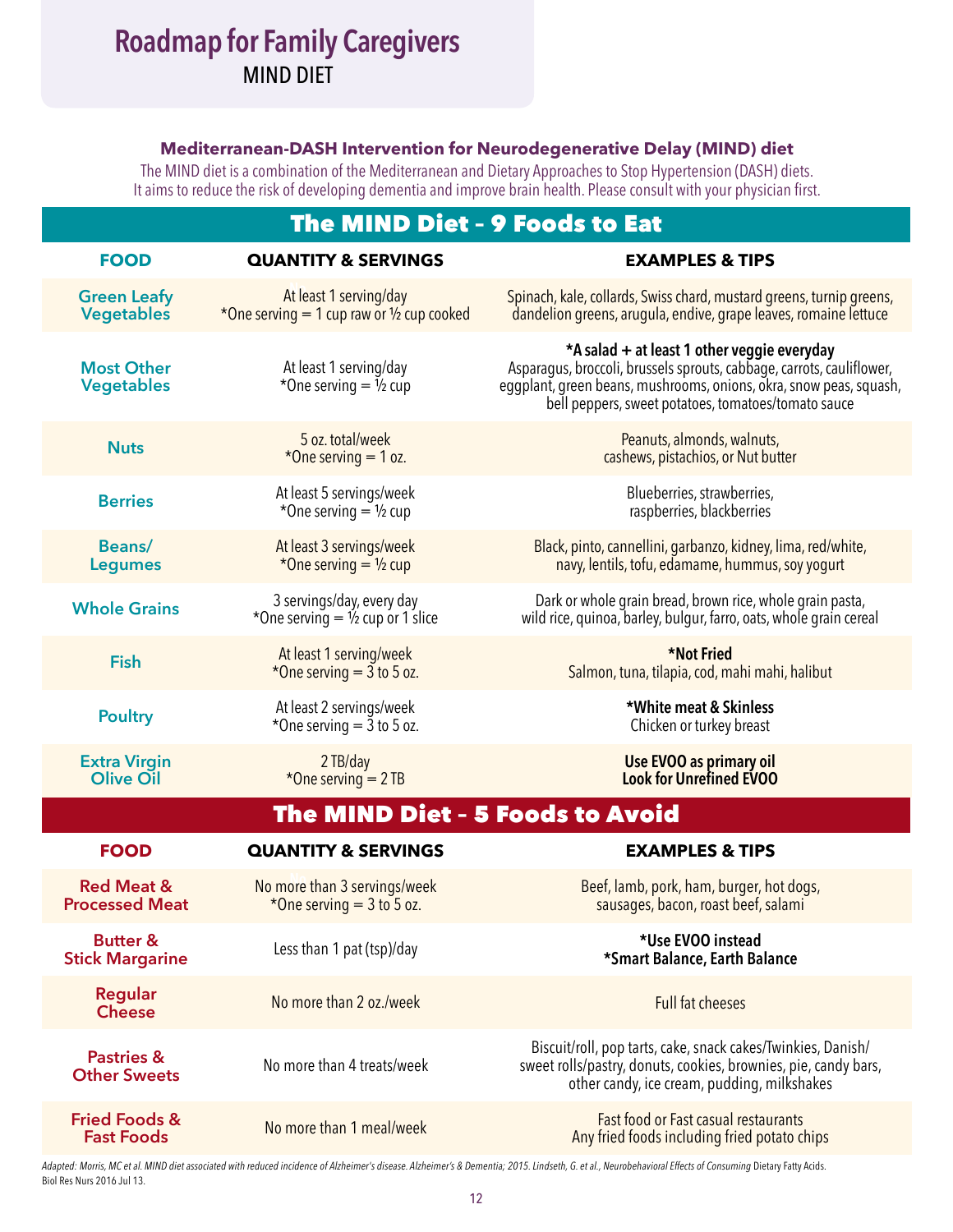## **Roadmap for Family Caregivers** LOVE YOUR BRAIN

# 10 WAYS TO **LOVE YOUR BRAIN**



**START NOW.** It's never too late or too. early to incorporate healthy habits.



decline and dementia. Take a class at a local

center or online.

#### **BREAK A SWEAT**

**STUMP YOURSELF** 

college, community Engage in regular cardiovascular exercise that elevates heart rate and increases blood flow. Studies have found that physical activity reduces risk of cognitive decline.

Challenge your mind. Build a piece of furniture. Play games of strategy, like bridge.

Staying socially engaged may support brain health. Find ways to be part of your local community or share activities with friends and family.



**HIT THE BOOKS** Formal education will help reduce risk of cognitive **BUTT OUT**  Smoking increases risk of

cognitive decline. Quitting smoking can reduce risk to levels comparable to those who have not smoked.



#### **FOLLOW YOUR HEART**  Risk factors for cardiovascular disease and

Proposed:<br>
and<br>
dies have discussed and stroke – obesity<br>
reduces<br>
the reduces of the contract volume of the contract volume of the contract volume of the contract volume of the<br>
impact volume contract volume of the contra stroke – obesity, high blood pressure and diabetes – negatively impact your cognitive health.



#### **HEADS UP!**

Brain injury can raise risk of cognitive decline and dementia. Wear a seat belt and use a helmet when playing contact sports or riding a bike.

#### **FUEL UP RIGHT**

Eat a balanced diet that is higher in vegetables and fruit to help reduce the risk of cognitive decline.





#### **TAKE CARE OF YOUR**

#### **MENTAL HEALTH**

**BUDDY UP** brain and body.

Some studies link depression with cognitive decline, so seek treatment if you have depression, anxiety or stress.



**CATCH SOME ZZZ'S**

**indicates that people can** 

**Growing evidence** 

**reduce their risk of cognitive decline by adopting key lifestyle habits. When possible, combine these habits to achieve maximum benefit for the** 

> Not getting enough sleep may result in

problems with memory and thinking.



#### **https://www.alz.org/help-support/brain\_ health/10\_ways\_to\_love\_your\_brain**

alzheimer's  $\bigvee$  association<sup>®</sup>

THE BRAINS BEHIND SAVING YOURS: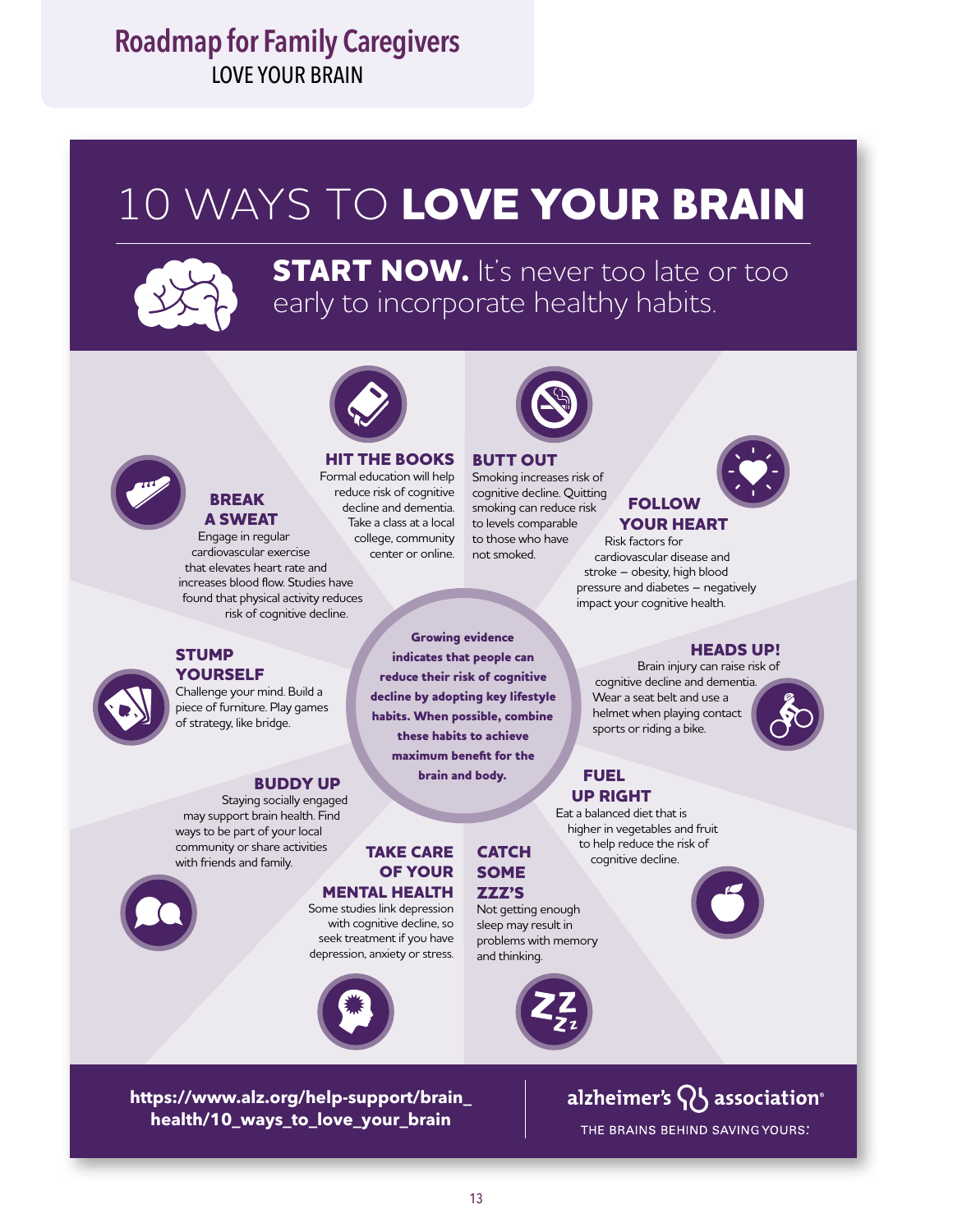

*To care for those who once cared for us is one of the highest honors.* - Tia Walker